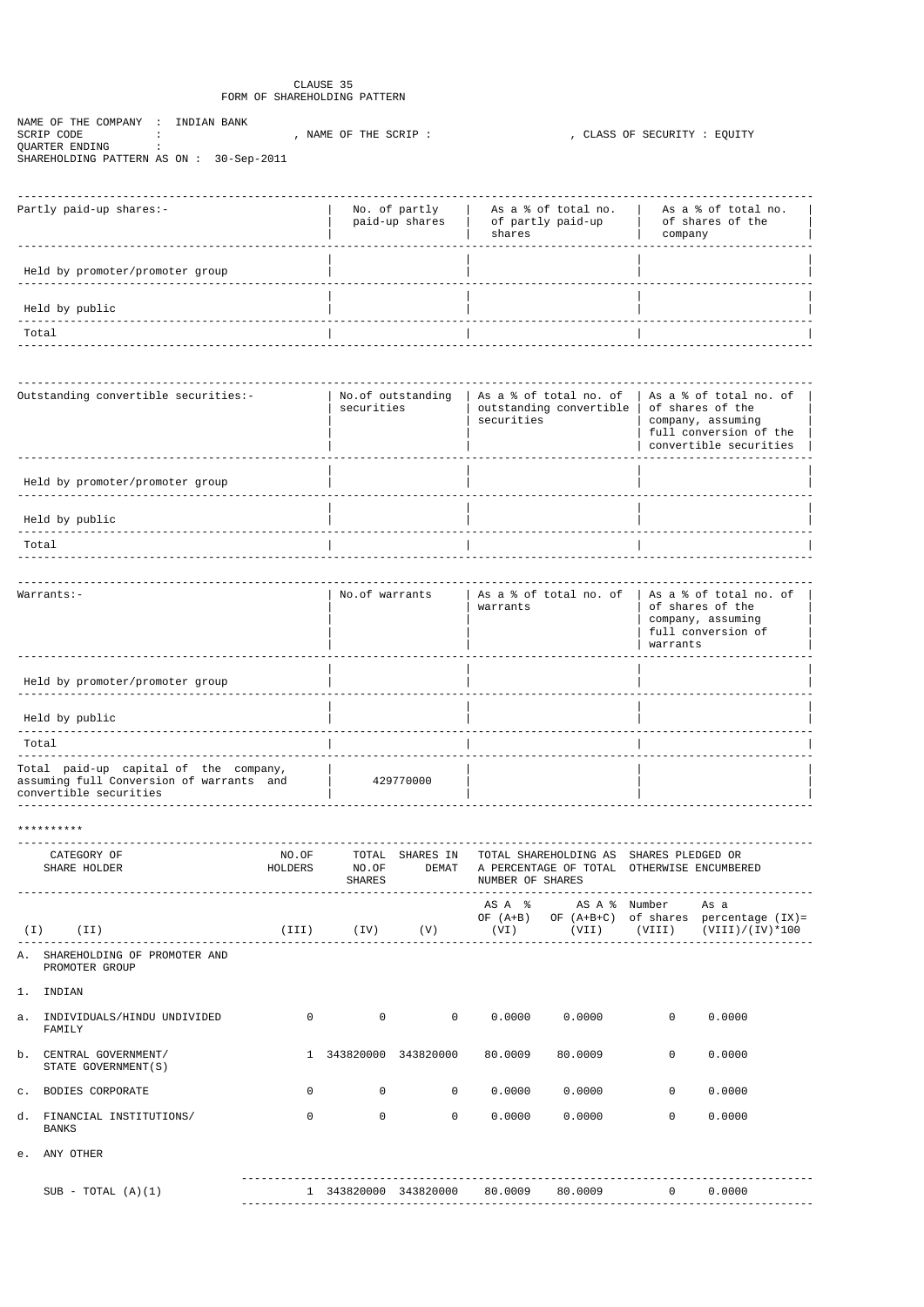| a. INDIVIDUALS (NON-<br>RESIDENT INDIVIDUALS/<br>FOREIGN INDIVIDUALS)                             | $\mathbf 0$    | $\Omega$       | $\Omega$                     |                   | $0.0000$ $0.0000$                                                                                                                                                                                                                                                                                                                                                                                                                                                                                                                                                    | $\Omega$                      | 0.0000                                                              |
|---------------------------------------------------------------------------------------------------|----------------|----------------|------------------------------|-------------------|----------------------------------------------------------------------------------------------------------------------------------------------------------------------------------------------------------------------------------------------------------------------------------------------------------------------------------------------------------------------------------------------------------------------------------------------------------------------------------------------------------------------------------------------------------------------|-------------------------------|---------------------------------------------------------------------|
| b. BODIES CORPORATE                                                                               | $\overline{0}$ | $\Omega$       |                              |                   | $0 \t 0.0000 \t 0.0000 \t 0 \t 0.0000$                                                                                                                                                                                                                                                                                                                                                                                                                                                                                                                               |                               |                                                                     |
| c. INSTITUTIONS                                                                                   | $\Omega$       | $\Omega$       | $\Omega$                     |                   | $0.0000$ $0.0000$                                                                                                                                                                                                                                                                                                                                                                                                                                                                                                                                                    | $\Omega$                      | 0.0000                                                              |
| d. ANY OTHER                                                                                      |                |                |                              |                   |                                                                                                                                                                                                                                                                                                                                                                                                                                                                                                                                                                      |                               |                                                                     |
| $SUB - TOTAL (A)(2)$                                                                              | $\Omega$       |                |                              |                   | $\begin{matrix}0\end{matrix} \qquad \qquad \begin{matrix}0\end{matrix} \qquad \qquad \begin{matrix}0\end{matrix} \qquad \begin{matrix}0\end{matrix} \qquad \begin{matrix}0\end{matrix} \qquad \qquad \begin{matrix}0\end{matrix} \qquad \qquad \begin{matrix}0\end{matrix} \qquad \qquad \begin{matrix}0\end{matrix} \qquad \qquad \begin{matrix}0\end{matrix} \qquad \qquad \begin{matrix}0\end{matrix} \qquad \qquad \begin{matrix}0\end{matrix} \qquad \qquad \begin{matrix}0\end{matrix} \qquad \qquad \begin{matrix}0\end{matrix} \qquad \qquad \begin{matrix}$ |                               |                                                                     |
| TOTAL SHARE HOLDING OF<br>PROMOTER AND PROMOTER<br>GROUP $(A) = (A)(1)+(A)(2)$                    |                |                |                              |                   | $1$ 343820000 343820000 80.0009 80.0009 0 0.0000                                                                                                                                                                                                                                                                                                                                                                                                                                                                                                                     |                               |                                                                     |
| ******                                                                                            |                |                |                              |                   |                                                                                                                                                                                                                                                                                                                                                                                                                                                                                                                                                                      |                               |                                                                     |
| CATEGORY OF<br>SHARE HOLDER                                                                       | HOLDERS NO.OF  | SHARES         |                              | NUMBER OF SHARES  | NO.OF TOTAL SHARES IN TOTAL SHAREHOLDING AS SHARES PLEDGED OR<br>DEMAT A PERCENTAGE OF TOTAL OTHERWISE ENCUMBERED                                                                                                                                                                                                                                                                                                                                                                                                                                                    |                               |                                                                     |
| $(I)$ $(II)$<br>________________________________                                                  |                |                |                              |                   | AS A % AS A % Number As a<br>(III) (IV) (V) (VI) (VII) (VIII)                                                                                                                                                                                                                                                                                                                                                                                                                                                                                                        |                               | OF (A+B) OF (A+B+C) of shares percentage (IX)=<br>$(VIII)/(IV)*100$ |
| B. PUBLIC SHAREHOLDING                                                                            |                |                |                              |                   |                                                                                                                                                                                                                                                                                                                                                                                                                                                                                                                                                                      |                               |                                                                     |
| 1. INSTITUTIONS                                                                                   |                |                |                              |                   |                                                                                                                                                                                                                                                                                                                                                                                                                                                                                                                                                                      |                               |                                                                     |
| a. MUTUAL FUNDS/UTI                                                                               | 48             |                |                              |                   | 10196949  10196949  2.3726  2.3726                                                                                                                                                                                                                                                                                                                                                                                                                                                                                                                                   | NA                            | ΝA                                                                  |
| b. FINANCIAL INSTITUTIONS/<br>BANKS                                                               | 13             |                |                              |                   |                                                                                                                                                                                                                                                                                                                                                                                                                                                                                                                                                                      | NA                            | ΝA                                                                  |
| C. CENTRAL GOVERNMENT/<br>STATE GOVERNMENT (S)                                                    | $\mathbf 0$    | $\overline{0}$ | $\overline{0}$               | 0.0000            | 0.0000                                                                                                                                                                                                                                                                                                                                                                                                                                                                                                                                                               | NA                            | NA                                                                  |
| d. VENTURE CAPITAL FUNDS                                                                          | $\mathbf{0}$   | $\overline{0}$ | $\mathbf{0}$                 | 0.0000            | 0.0000                                                                                                                                                                                                                                                                                                                                                                                                                                                                                                                                                               | NA                            | NA                                                                  |
| e. INSURANCE COMPANIES                                                                            | $\mathbf 0$    | $\overline{0}$ | $\overline{0}$               | 0.0000            | 0.0000                                                                                                                                                                                                                                                                                                                                                                                                                                                                                                                                                               | NA                            | NA                                                                  |
| f. FOREIGN INSTITUTIONAL<br>INVESTORS                                                             | 138            |                | 41263150 41263150            | 9.6012            | 9.6012                                                                                                                                                                                                                                                                                                                                                                                                                                                                                                                                                               | NA                            | NA                                                                  |
| q. FOREIGN VENTURE<br>CAPITAL INVESTORS                                                           | $\overline{0}$ | $\overline{0}$ | $\overline{0}$               | 0.0000            | 0.0000                                                                                                                                                                                                                                                                                                                                                                                                                                                                                                                                                               | NA                            | NA                                                                  |
| h. ANY OTHER                                                                                      |                |                |                              |                   |                                                                                                                                                                                                                                                                                                                                                                                                                                                                                                                                                                      |                               |                                                                     |
| $SUB - TOTAL (B)(1)$                                                                              |                |                |                              | -----------       | 199    60536949    60536949    14.0858    14.0858                                                                                                                                                                                                                                                                                                                                                                                                                                                                                                                    | NA<br>----------------------- | NA                                                                  |
| 2. NON-INSTITUTIONS                                                                               |                |                |                              |                   |                                                                                                                                                                                                                                                                                                                                                                                                                                                                                                                                                                      |                               |                                                                     |
| a. BODIES CORPORATE                                                                               |                |                | 651 13698087 13698087 3.1873 |                   | 3.1873                                                                                                                                                                                                                                                                                                                                                                                                                                                                                                                                                               | NA                            | NA                                                                  |
| b. INDIVIDUALS -<br>I INDIVIDUAL SHAREHOLDERS<br>HOLDING NOMINAL SHARE CAPITAL<br>UPTO RS. 1 LAKH | 66989          |                |                              | 2.3062            | 2.3062                                                                                                                                                                                                                                                                                                                                                                                                                                                                                                                                                               | NA                            | NA                                                                  |
| II INDIVIDUAL SHAREHOLDERS                                                                        | 15             | 498018         | 498018                       | $0.1158$ $0.1158$ |                                                                                                                                                                                                                                                                                                                                                                                                                                                                                                                                                                      | NA                            | NA                                                                  |

 HOLDING NOMINAL SHARE CAPITAL IN EXCESS OF RS. 1 LAKH

| ANY | OTHER |
|-----|-------|
|     |       |

| CLEARING MEMBERS                                   | 132   | 285457   | 285457   | 0.0664  | 0.0664  | ΝA | NA |  |
|----------------------------------------------------|-------|----------|----------|---------|---------|----|----|--|
| DIRECTORS AND THEIR RELATIVES                      | 2     | 205      | 205      | 0.0000  | 0.0000  | ΝA | NA |  |
| HINDU UNDIVIDED FAMILIES                           | 961   | 535861   | 535860   | 0.1246  | 0.1246  | ΝA | NA |  |
| NON RESIDENT INDIANS                               | 806   | 414823   | 414823   | 0.0965  | 0.0965  | ΝA | NA |  |
| TRUSTS                                             | 13    | 69171    | 69171    | 0.0160  | 0.0160  | ΝA | ΝA |  |
|                                                    | 1914  | 1305517  | 1305516  | 0.3037  | 0.3037  | ΝA | ΝA |  |
|                                                    |       |          |          |         |         |    |    |  |
| $SUB - TOTAL (B)(2)$                               | 69569 | 25413051 | 25411332 | 5.9131  | 5.9131  | ΝA | ΝA |  |
| TOTAL PUBLIC SHAREHOLDING<br>$(B) = (B)(1)+(B)(2)$ | 69768 | 85950000 | 85948281 | 19.9990 | 19.9990 | ΝA | ΝA |  |
|                                                    |       |          |          |         |         |    |    |  |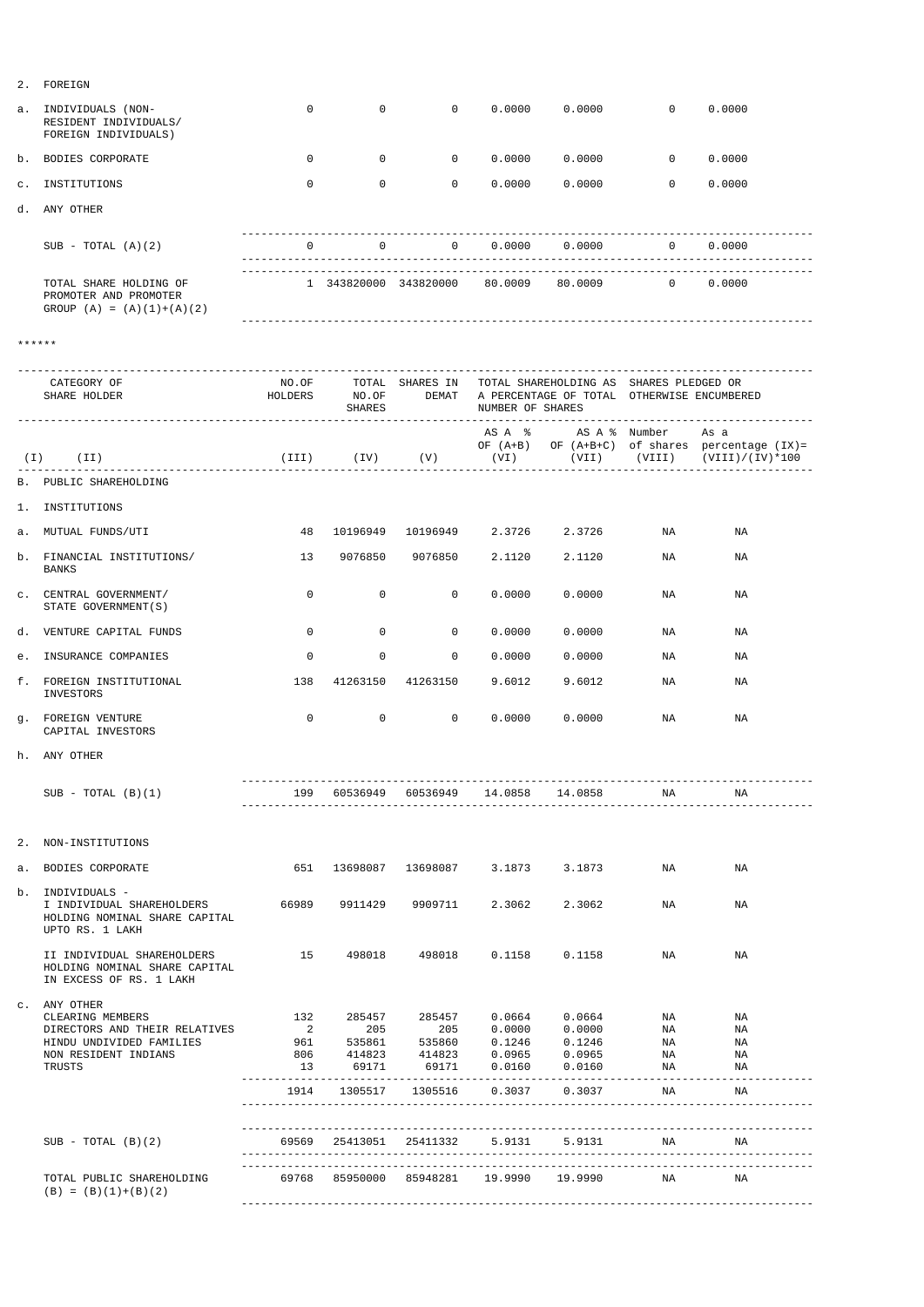--------------------------------------------------------------------------------------- TOTAL (A)+(B) 69769 429770000 429768281 100.0000 100.0000 0 0.0000 ---------------------------------------------------------------------------------------

(I)(b) STATEMENT SHOWING SHAREHOLDING OF PERSONS BELONGING TO THE CATEGORY "PROMOTERS AND PROMOTER GROUP" - 30-Sep-2011

| CATEGORY OF<br>SHARE HOLDER                                                                                 | NO.OF<br>HOLDERS | TOTAL<br>NO.OF<br>SHARES | SHARES IN<br>DEMAT        | NUMBER OF SHARES | TOTAL SHAREHOLDING AS<br>A PERCENTAGE OF TOTAL OTHERWISE ENCUMBERED | SHARES PLEDGED OR |                                                                                        |
|-------------------------------------------------------------------------------------------------------------|------------------|--------------------------|---------------------------|------------------|---------------------------------------------------------------------|-------------------|----------------------------------------------------------------------------------------|
| ( I )<br>(II)                                                                                               |                  |                          |                           |                  | AS A % AS A % Number<br>OF $(A+B)$ OF $(A+B+C)$                     |                   | As a<br>of shares percentage (IX)=<br>(III) (IV) (V) (VI) (VII) (VIII) (VIII)/(IV)*100 |
| $\mathsf{C}$ .<br>SHARES HELD BY<br>CUSTODIANS AND AGAINST<br>WHICH DEPOSITORY RECEIPTS<br>HAVE BEEN ISSUED |                  |                          |                           |                  |                                                                     |                   |                                                                                        |
| Promoter and Promoter Group                                                                                 | $\overline{0}$   | $\overline{0}$           | $\overline{0}$            |                  | $0.0000$ $0.0000$                                                   | ΝA                | ΝA                                                                                     |
| Public                                                                                                      | 0                | $\Omega$                 | $\Omega$                  | 0.0000           | 0.0000                                                              | ΝA                | ΝA                                                                                     |
| TOTAL COSTODIAN (C)                                                                                         | $\overline{0}$   | $\overline{0}$           | $\Omega$                  |                  | $0.0000$ $0.0000$                                                   | ΝA                | ΝA                                                                                     |
| GRAND TOTAL $(A)+(B)+(C)$                                                                                   |                  |                          | 69769 429770000 429768281 |                  | 100.0000                                                            | $\cap$            | 0.0000                                                                                 |
|                                                                                                             |                  |                          |                           |                  |                                                                     |                   |                                                                                        |

\*\*\*\*\*

## INDIAN BANK

|       |                          |           | TOTAL SHARES HELD                             |          |                                | SHARES PLEDGED OR OTHERWISE ENCUMBERED                             |
|-------|--------------------------|-----------|-----------------------------------------------|----------|--------------------------------|--------------------------------------------------------------------|
| SL.NO | NAME OF THE SHARE HOLDER | NUMBER    | AS A % OF<br>GRAND TOTAL<br>$(A) + (B) + (C)$ | NUMBER   | AS A<br>PERCENTAGE<br>$(VI) =$ | AS A % OF<br>GRAND TOTAL<br>$(A)+(B)+(C)$ OF<br>SUB $CLAUSE(I)(a)$ |
| (I)   | (II)                     | (III)     | (IV)                                          | (V)      | $(V)/(III)*100$                | (VII)                                                              |
|       | PRESIDENT OF INDIA       | 343820000 | 80.0009                                       | $\Omega$ | 0.0000                         | 0.0000                                                             |
|       | TOTAL                    | 343820000 | 80.0009                                       | $\Omega$ | 0.0000                         | 0.0000                                                             |

INDIAN BANK

|   | SL. NO NAME OF THE SHARE HOLDER                                |                       | NUMBER OF SHARES AS A % OF TOTAL<br>SHARES NUMBER OF SHARES $\{i.e.,\}$<br>GRAND TOTAL $(A)+(B)+(C)$<br>INDICATED IN STATEMENT<br>AT PARA $(I)(a)$ ABOVE} |
|---|----------------------------------------------------------------|-----------------------|-----------------------------------------------------------------------------------------------------------------------------------------------------------|
|   | LIFE INSURANCE CORPORATION OF INDIA 6035157 1.8696             |                       |                                                                                                                                                           |
| 2 | STICHTING PENSIOENFONDS ABP                                    | 4686782 1.0905        |                                                                                                                                                           |
| 3 | HDFC STANDARD LIFE INSURANCE COMPANY 5030670 1.1705<br>LIMITED |                       |                                                                                                                                                           |
|   |                                                                | TOTAL 17752609 4.1307 |                                                                                                                                                           |

|                      | SL. NO NAME OF THE SHARE HOLDER        |                                   | PUBLIC)                                                                                                                                                                                                     | CATEGORY OF<br>SHAREHOLDERS<br>(PROMOTERS / |                                                                                        | LOCKED-IN SHARES AS A %<br>OF TOTAL NUMBER OF SHARES<br>{i.e., GRAND TOTAL<br>SHARES<br>$(A)+(B)+(C)$ INDICATED IN<br>STATEMENT AT PARA $(I)(a)$<br>ABOVE } |
|----------------------|----------------------------------------|-----------------------------------|-------------------------------------------------------------------------------------------------------------------------------------------------------------------------------------------------------------|---------------------------------------------|----------------------------------------------------------------------------------------|-------------------------------------------------------------------------------------------------------------------------------------------------------------|
|                      |                                        |                                   | NIL                                                                                                                                                                                                         |                                             |                                                                                        |                                                                                                                                                             |
| INDIAN BANK<br>SL.NO | TYPE OF<br>(ADRs, GDRs,<br>SDRs, etc.) | OUTSTANDING DR OUTSTANDING<br>DRs | (II)(a) STATEMENT SHOWING DETAILS OF DEPOSITORY RECEIPTS (DRs) - 30-Sep-2011<br>NUMBER OF ANUMBER OF SHARES UNDERLYING OUTSTANDING<br>SHARES<br>UNDERLYING<br>OUTSTANDING $(A)+(B)+(C)$ INDICATED IN<br>DRs | ABOVE                                       | DRS AS A % OF TOTAL NUMBER OF<br>SHARES {i.e., GRAND TOTAL<br>STATEMENT AT PARA (I)(a) |                                                                                                                                                             |
|                      |                                        | NIL                               |                                                                                                                                                                                                             |                                             |                                                                                        |                                                                                                                                                             |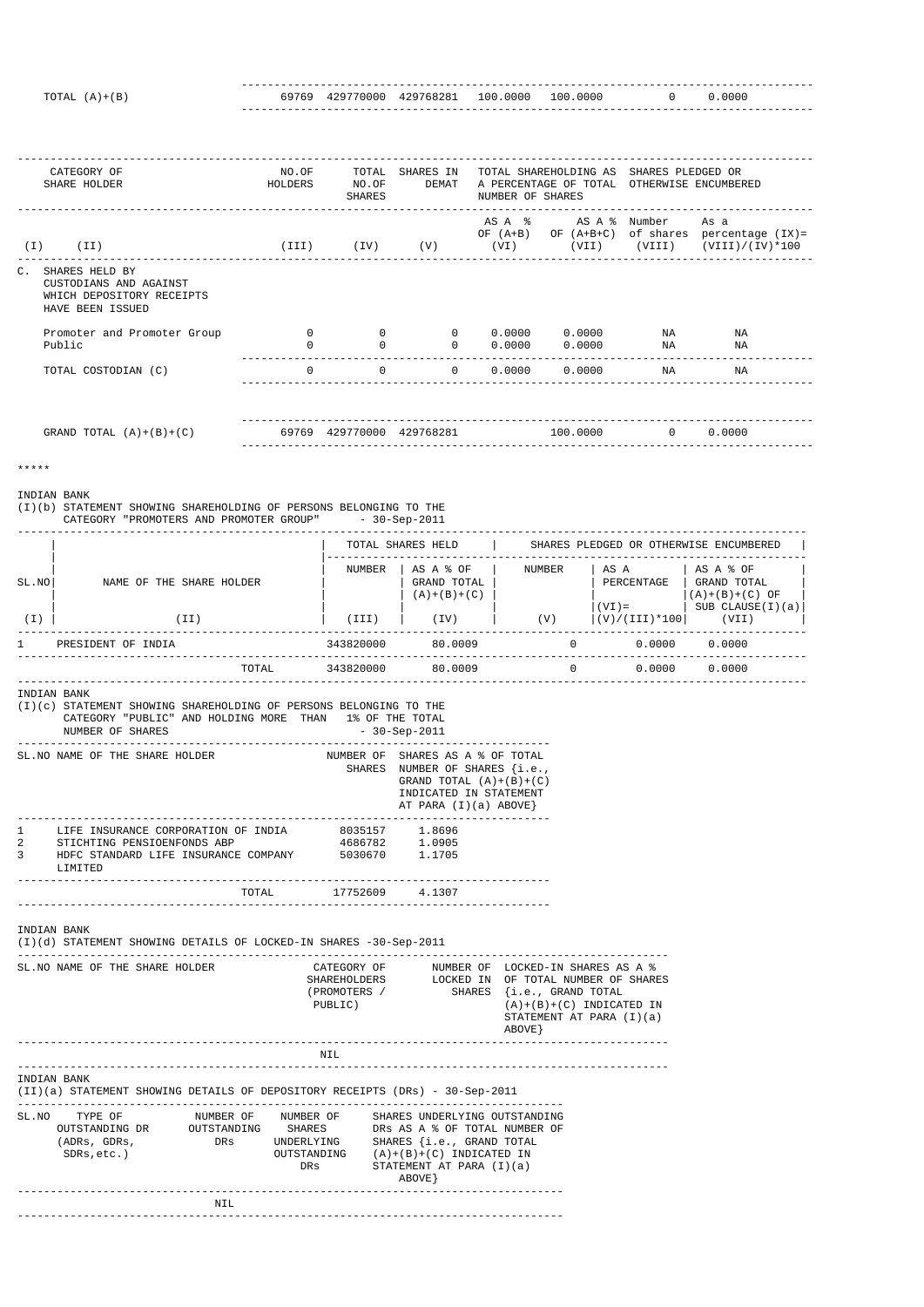## INDIAN BANK

| (II)(b) |             |                |             | STATEMENT SHOWING HOLDING OF DEPOSITORY RECEIPTS (DRs), WHERE UNDERLYING SHARES HELD BY |
|---------|-------------|----------------|-------------|-----------------------------------------------------------------------------------------|
|         |             |                |             | PROMOTER/PROMOTER GROUP ARE IN EXCESS OF 1% OF THE TOTAL NUMBER OF SHARES - 30-Sep-2011 |
| SL.NO   | NAME OF THE | TYPE OF        | NUMBER OF   | SHARES UNDERLYING OUTSTANDING                                                           |
|         | DR HOLDER   | OUTSTANDING DR | SHARES      | DRS AS A % OF TOTAL NUMBER OF                                                           |
|         |             | (ADRs, GDRs,   | UNDERLYING  | SHARES {i.e., GRAND TOTAL                                                               |
|         |             | SDRs,etc.)     | OUTSTANDING | $(A)+(B)+(C)$ INDICATED IN                                                              |
|         |             |                | DRs         | STATEMENT AT PARA $(I)(a)$                                                              |
|         |             |                |             | ABOVE }                                                                                 |
|         |             |                |             |                                                                                         |
|         |             |                |             |                                                                                         |

-----------------------------------------------------------------------------------------------------

\*\*\*\*\*\*\*

(III)(a) STATEMENT SHOWING THE VOTING PATTERN OF SHAREHOLDERS, IF MORE THAN ONE CLASS OF SHARES / SECURITIES IS ISSUED BY THE ISSUER. -------------------------------------------------------------------------------------------------------------------------

|       | CATEGORY OF<br>SHARE HOLDER                                                    | NUMBER OF VOTING RIGHTS<br>HELD IN EACH CLASS OF<br>SECURITIES |                             |     | TOTAL VOTING<br>RIGHTS<br>$\vert$ (III+IV+V) | TOTAL VOTING RIGHS i.e.(VI) |                                                                                                                                   |
|-------|--------------------------------------------------------------------------------|----------------------------------------------------------------|-----------------------------|-----|----------------------------------------------|-----------------------------|-----------------------------------------------------------------------------------------------------------------------------------|
|       |                                                                                |                                                                | CLASS X   CLASS Y   CLASS Z |     |                                              | $OF (A+B)$ $OF (A+B+C)$     | $\begin{array}{ccc} \text{AS} & \text{A} & \text{S} \end{array}$ $\begin{array}{ccc} \text{AS} & \text{A} & \text{S} \end{array}$ |
| ( I ) | (II)                                                                           | (III)                                                          | $(\mathrm{IV})$             | (V) | ( VI )                                       | (VII)                       | (VIII)                                                                                                                            |
|       | (A) PROMOTER AND PROMOTER GROUP                                                |                                                                |                             |     |                                              |                             |                                                                                                                                   |
|       | (1) INDIAN                                                                     |                                                                |                             |     |                                              |                             |                                                                                                                                   |
|       | (a) INDIVIDUALS/HINDU UNDIVIDED FAMILY                                         |                                                                |                             |     |                                              |                             |                                                                                                                                   |
|       | (b) CENTRAL GOVERNMENT / STATE<br>GOVERNMENT (S)                               |                                                                |                             |     |                                              |                             |                                                                                                                                   |
|       | (c) BODIES CORPORATE                                                           |                                                                |                             |     |                                              |                             |                                                                                                                                   |
|       | (d) FINANCIAL INSTITUTIONS / BANKS                                             |                                                                |                             |     |                                              |                             |                                                                                                                                   |
|       | (e) ANY OTHER (SPECIFY)                                                        |                                                                |                             |     |                                              |                             |                                                                                                                                   |
|       | $SUB=TOTAL(A)(1)$                                                              |                                                                |                             |     |                                              |                             |                                                                                                                                   |
|       | (2) FOREIGN                                                                    |                                                                |                             |     |                                              |                             |                                                                                                                                   |
|       | (a) INDIVIDUALS (NON-RESIDENT<br>INDIVIDUALS / FOREIGN INDIVIDUALS)            |                                                                |                             |     |                                              |                             |                                                                                                                                   |
|       | (b) BODIES CORPORATE                                                           |                                                                |                             |     |                                              |                             |                                                                                                                                   |
|       | (c) INSTITUTIONS                                                               |                                                                |                             |     |                                              |                             |                                                                                                                                   |
|       | (d) ANY OTHER                                                                  |                                                                |                             |     |                                              |                             |                                                                                                                                   |
|       | $SUB=TOTAL(A)(2)$                                                              |                                                                |                             |     |                                              |                             |                                                                                                                                   |
|       | TOTAL SHAREHOLDING OF PROMOTER AND<br>PROMOTER GROUP $(A) = (A) (1) + (A) (2)$ |                                                                |                             |     |                                              |                             |                                                                                                                                   |
|       | (B) PUBLIC SHAREHOLDING                                                        |                                                                |                             |     |                                              |                             |                                                                                                                                   |
|       | (1) INSTITUTIONS                                                               |                                                                |                             |     |                                              |                             |                                                                                                                                   |
|       | (a) MUTUAL FUNDS / UTI                                                         |                                                                |                             |     |                                              |                             |                                                                                                                                   |

(b) FINANCIAL INSTITUTIONS / BANKS | | | | | | |

| (c) | CENTRAL GOVERNMENT / STATE<br>GOVERNMENT (S) |  |  |  |  |
|-----|----------------------------------------------|--|--|--|--|
|     | (d) VENTURE CAPITAL FUNDS                    |  |  |  |  |
|     | (e) INSURANCE COMPANIES                      |  |  |  |  |
|     | (f) FOREIGN INSTITUTIONAL INVESTORS          |  |  |  |  |
|     | (q) FOREIGN VENTURE CAPITAL INVESTORS        |  |  |  |  |
|     | (h) ANY OTHER (SPECIFY)                      |  |  |  |  |
|     | $SUB=TOTAL(B)(1)$                            |  |  |  |  |
|     |                                              |  |  |  |  |